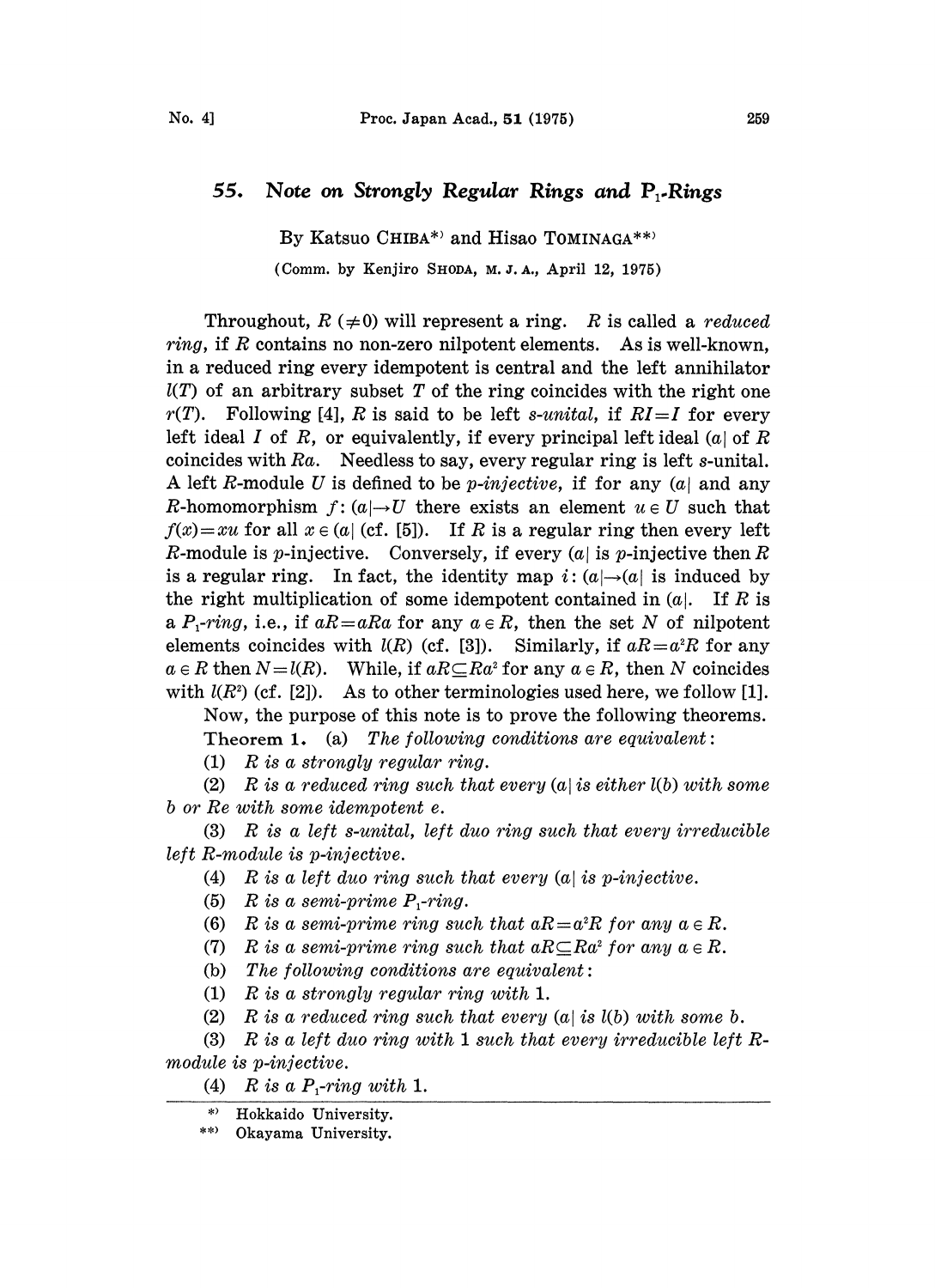Theorem 2. The following conditions are equivalent:

(1) R is a direct sum of a strongly regular ring and a zero ring.

- (2)  $R$  is a  $P_1$ -ring.
- (3)  $aR\mathcal{\subseteq} Ra^2$  for any  $a\in R$ .
- (4)  $l(R)=r(R)$  and  $R/l(R)$  is strongly regular.
- (5)  $R^2 = R^3$ ,  $l(R^2) = r(R^2)$ , and  $R/l(R^2)$  is strongly regular.
- (6)  $aR=a^2R$  and  $Ra=Ra^2$  for any  $a \in R$ .
- (7)  $R/l(R)$  and  $R/r(R)$  are strongly regular.

Obviously, Theorem 1 contains the principal results of [5], and Theorem 2 improves [2, Theorems 1 and 3].

**Proof of Theorem 1.** (a) It is easy to see that (1) implies  $(2)$ – $(7)$ .

(2) $\Rightarrow$ (1). If  $(a^2)=Re$  with an idempotent e then  $(a-ae)^2=0$  implies  $a=ae\in (a^2)$ . While, if  $(a^2)=l(b)$  then  $a^2b=0$  implies  $aba=0$ , and so  $(ab)^2=0$ . Hence, we have  $ab=0$ , which means  $a \in l(b)=(a^2)$ .

(3) $\Rightarrow$ (1). To our end, it suffices to show that  $Ra + l(a) = R$  which will prove  $Ra^2=Ra=(a)$ . If  $Ra+l(a)\neq R$ , then by [4, Lemma 1 (a)] there exists a maximal (left) ideal M containing  $Ra + l(a)$ . We consider here the map  $f: Ra \rightarrow R/M$  defined by  $xa \mapsto x + M(x \in R)$ . To be easily seen, f is well-defined and is an R-homomorphism. Since  $R/M$  is an irreducible left R-module, there exists some  $a \in R$  such that  $x + M = xab$  $+ M = M$  for all  $x \in R$ . But, this yields a contradiction  $R = M$ .

 $(4) \Rightarrow (1)$ . Since R is a regular, left duo ring, it is strongly regular by [1, Theorem].

(5) $\Rightarrow$ (1). In any rate, R is a reduced ring. If  $a^2 = aa'a = a'a^2$  then  $(a-aa')^2=0$ , and hence  $a=aa'=aba$  with some b.

Similarly,  $(6) \Rightarrow (1)$  and  $(7) \Rightarrow (1)$ .

(b) It suffices to prove that (2) implies (1). In fact,  $R$  is strongly regular by (a). We set  $(a)=l(b)=Re_1$  and  $(b)=Re_2$  with some (orthogonal) idempotents  $e_1, e_2$ . Then,  $e = e_1 + e_2$  is an idempotent and  $(r(e))^2 = (r(e_1) \cap r(e_2))^2 = (r(a) \cap r(b))^2 = (r(a) \cap l(b))^2 = (r(a) \cap (a))^2 = 0.$  Hence,  $r(e)=0$  and e is the identity of R.

In advance of the proof of Theorem 2, we state a couple of lemmas.

**Lemma 1.** If  $l(R^n)=r(R^n)$  and  $\overline{R}=R/l(R^n)$  is strongly regular for a positive integer n, then  $R=R^{n+1}\oplus l(R^n)$ .

**Proof.** First, we claim that if  $e$  is an idempotent of  $R$  then it is central. In fact,  $\overline{R}$  being strongly regular,  $ae-ea \in l(R^n)$  for any  $a \in R$ , so that  $ae-eae=(ae-ea)e^x=0$ , and similarly  $ea-eae=0$ . Thus,  $ae=eae=ea$  for any  $a \in R$ . The strong regularity of  $\overline{R}$  implies also  $R=R^{n+1}+l(R^n)$ . Now, let  $x=\sum x_i^{(1)}x_i^{(2)}\cdots x_i^{(n+1)}$  be an arbitrary element of  $R^{n+1} \cap l(R^n)$ . Then, by the regularity of  $\overline{R}$ ,  $x_i^{(1)} \equiv x_i^{(1)} e \pmod{l(R^n)}$ for some (central) idempotent e. Hence,  $(x_i^{(1)}-x_i^{(1)}e)R^n=0$  and  $x=\sum x_i^{(1)}ex_i^{(2)}\cdots x_i^{(n+1)}=\sum x_i^{(1)}x_i^{(2)}\cdots x_i^{(n+1)}e=xe^n=0$ , whence it follows